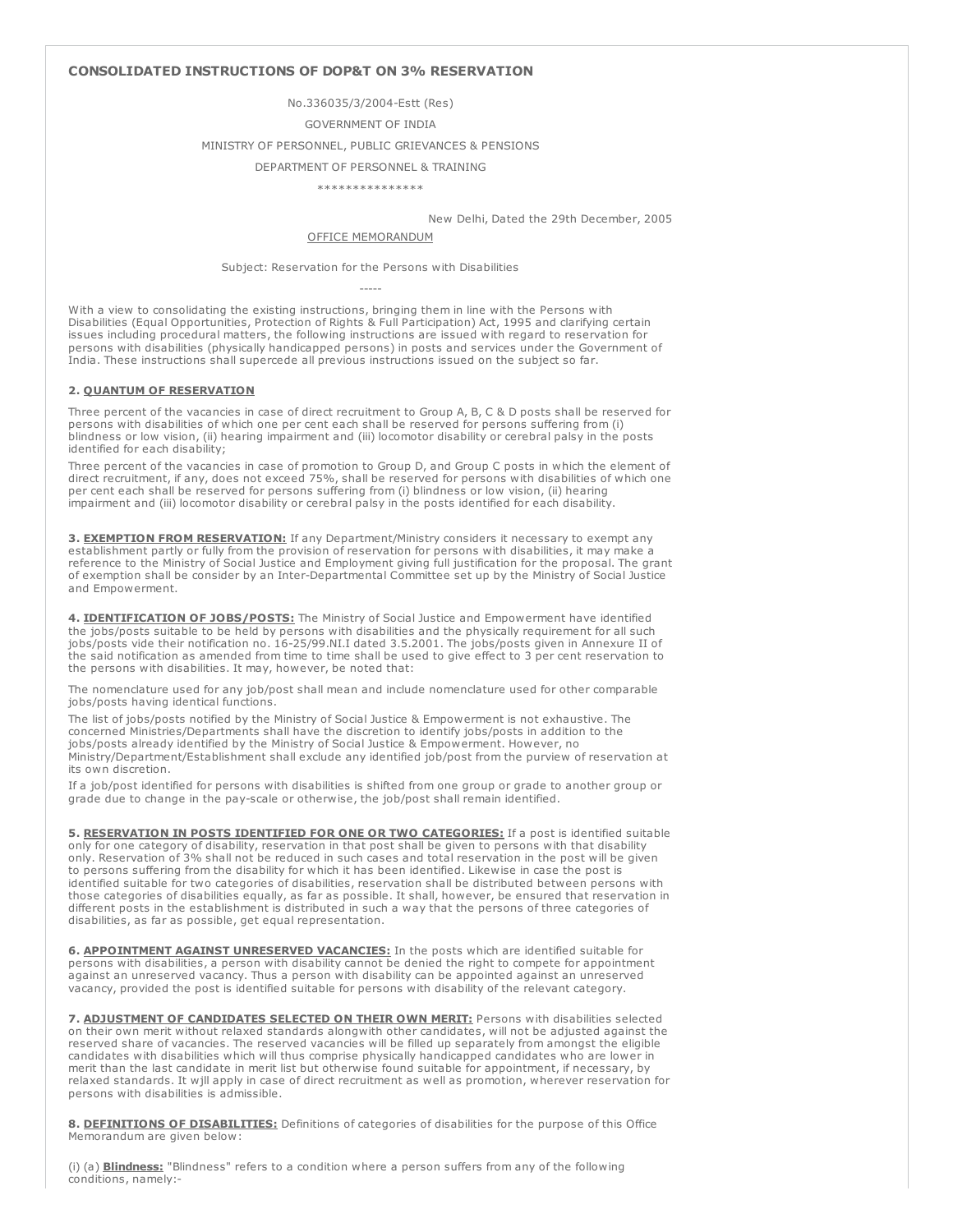total absence of sight; or

visual acuity not exceeding 6/60 or 20/200(snellen) in the better eye with correcting lenses; or limitation of the field of vision subtending an angle of 20 degree or worse;

(b) Low vision: "Person with low vision" means a person with impairment of visual functioning even after treatment or standard refractive correction but who uses or is potentially capable of using vision for the planning or execution of a task with appropriate assistive device.

(ii) Hearing Impairment: "Hearing Impairment" means loss of sixty decibels or more in the better ear in the conversational range of frequencies.

(iii) (a) Locomotor disability: "Locomotor disability" means disability of the bones, joints or muscles leading to substantial restriction of the movement of the limbs or any form of cerebral palsy.

(b) **Cerebral Palsy:** "Cerebral Palsy" means a group of non-progressive conditions of a person characterised by abnormal motor control posture resulting from brain insult or injuries occurring in the prenatal, peri-natal or infant period of development.

(c) All the cases of orthopaedically handicapped persons would be covered under the category of "locomotor disability or cerebral palsy."

9. DEGREE OF DISABILITY FOR RESERVATION: Only such persons would be eligible for reservation in services / posts who suffer from not less than 40 per cent of relevant disability. A person who wants to avail of benefit of reservation would have to submit a Disability Certificate issued by a competent authority in the format given in Annexure I.

10. COMPETENT AUTHORITY TO ISSUE DISABILITY CERTIFICATE: The competent authority to issue Disability Certificate shall be a Medical Board duly constituted by the Central or a State Government. The Central/State Government may constitute Medical Board(s) consisting of at least three members out of which at least one shall be a specialist in the particular field tor assessing locomotor / cerebral/visual / hearing disability, as the case may be.

11. The Medical Board shall, after due examination, give a permanent disability certificate in cases of such permanent disabilities where there are no chances of variation in the degree of disability. The Medical Board shall indicate the period of validity of the certificate, in cases where there are chances of variation in the degree of disability. No refusal of disability certificate shall be made unless an opportunity is given to the applicant of being heard. On representation by the applicant, the Medical Board may review its decision having regard to all the facts and circumstances of the case and pass such orders in the matter as it thinks fit. .

12. At the time of initial appointment and promotion against a vacancy reserved for persons with disability, the appointing authority shall ensure that the candidate is eligible to get the benefit of reservation. .

13. COMPUTATION OF RESERVATION: Reservation for persons with disabilities in case of Group C and Group D posts shall be computed on the basis of total number of vacancies occurring in all Group C or Group D posts, as the case may be, in the establishment, although the recruitment of the persons with disabilities would only be in the posts identified suitable for them. The number of vacancies to be reserved for the persons with disabilities in case of direct recruitment to Group 'C' posts in an establishment shall be computed by taking into account the total number of vacancies arising in Group 'C' posts for being filled by direct recruitment in a recruitment year both in the identified and non-identified posts under the establishment. The same procedure shall apply for Group 'D' posts. Similarly, all vacancies in promotion quota shall be taken into account while computing reservation in promotion in Group 'C' and Group 'D' posts. Since reservation is limited to identified posts only and number of vacancies reserved is computed on the basis of total vacancies (in identified posts as well as unidentified posts), it is possible that number of

14. Reservaton for persons with disabilities in Group' A ' posts shall be computed on the basis of vacancies occurring in direct recruitment quota in all the identified Group' A ' posts in the establishment. The same method of computation applies for Group 'B' posts.

### 15. EFFECTING RESERVATION -MAINTENANCE OF ROSTERS:

All establishments shall maintain separate 100 point reservation roster registers in the format given in Annexure II for determining / effecting reservation for the disabled -one each for Group' A ' posts filled by direct recruitment, Group 'B' posts filled by direct recruitment, Group 'C' posts filled by direct recruitment, Group 'C' posts filled by promotion, Group 'D' posts filled by direct recruitment and Group' D ' posts filled by promotion.

Each register shall have cycles of 100 points and each cycle of l00 points shall be divided into three blocks, comprising the following points:

1st Block -point No.1 to point No.33

2nd Block -point No.34 to point No.66

3rd Block -point No.67 to point No.100

Points I, 34 and 67 of the roster shall be earmarked reserved for persons with disabilities -one point for each of the three categories of disabilities. The head of the establishment shall decide the categories of disabilities for which the points I, 34 and 67 will be reserved keeping in view all relevant facts.

All the vacancies in Group C posts falling in direct recruitment quota arising in the establishment shall be entered in the relevant roster register. If the post falling at point no.1 is not identified for the disabled or the head of the establishment considers it desirable not to fill it up by a disabled person or it is not possible to fill up that post by the disabled for any other reason, one of the vacancies falling at any of the points from 2 to 33 shall be treated as reserved for the disabled and filled as such. Likewise a vacancy falling at any of the points from 34 to 66 or from 67 to 100 shall be filled by the disabled. The purpose of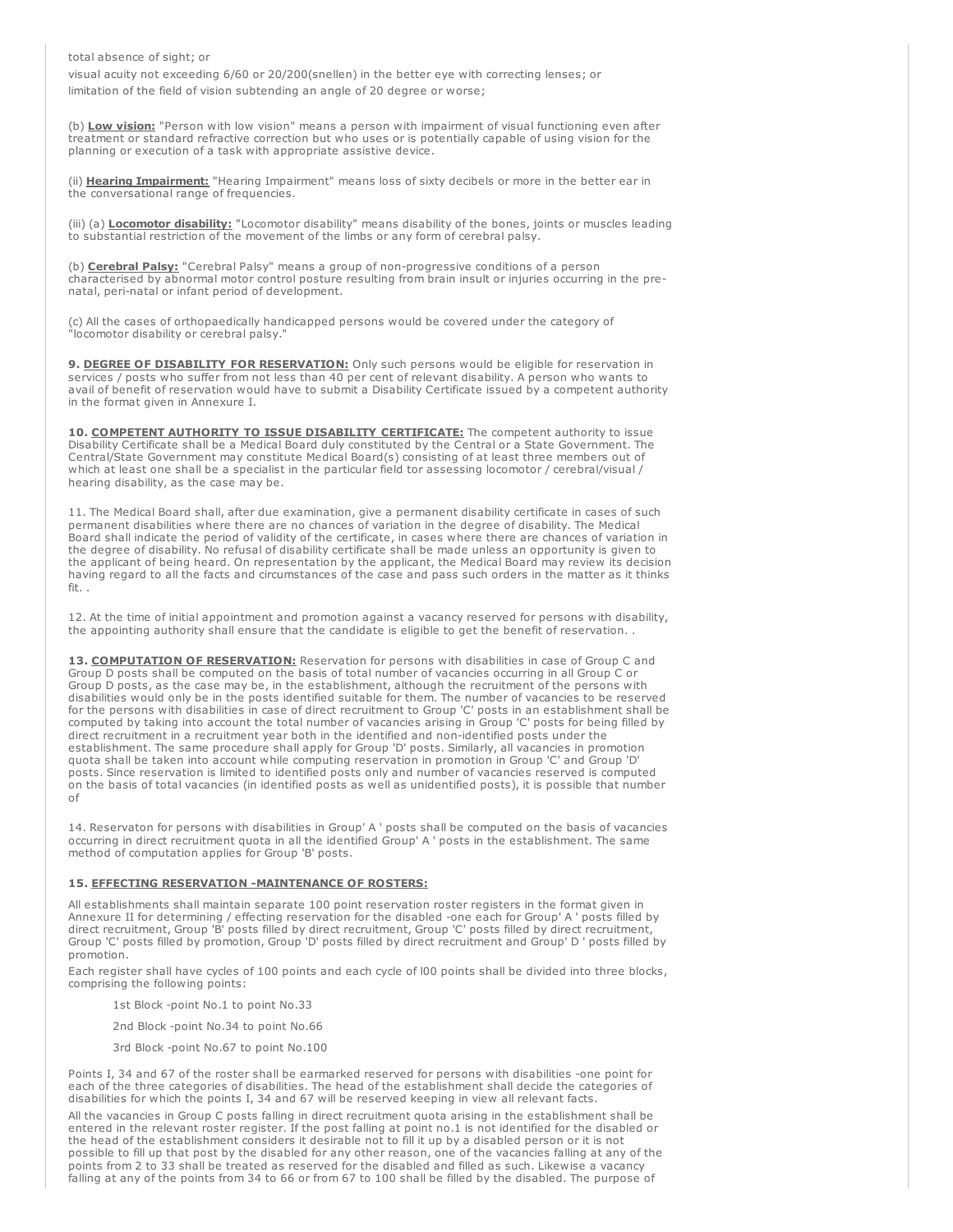keeping points I, 34 and 67 as reserved is to fill up the first available suitable vacancy from 1 to 33, first available suitable vacancy from 34 to 66 and first available suitable vacancy from 67 to 100 by persons with disabilities.

There is a possibility that none of the vacancies from 1 to 33 is suitable for any category of the disabled. In that case two vacancies from 34 to 66 shall be filled as reserved for persons with disabilities. If the vacancies from 34 to 66 are also not suitable for any category , three vacancies shall be filled as reserved from the third block containing points from 67 to 100. This means that if no vacancy can be reserved in a particular block, it shall be carried into the next block.

After all the 100 points of the roster are covered, a fresh cycle of 100 points shall start.

If the number of vacancies in a year is such as to cover only one block or two, discretion as to which category' of the disabled should be accommodated first shall vest in the head of the establishment, who shall decide on the basis of the nature of the post, the level of representation of the specific disabled category in the concerned grade/post etc.

A separate roster shall be maintained for group C posts filled by promotion and procedure as explained above shall be followed for giving reservation to persons with disabilities. Likewise two separate rosters shall be maintained for Group D posts, one for the posts filled by direct recruitment and another for posts filled by promotion.

Reservation in group A and group B posts is determined on the basis of vacancies in the identified posts only. Separate rosters for Group A posts and Group B posts in the establishment shall be maintained. In the rosters maintained for Group A and Group B posts, all vacancies of direct recruitment arising in identified posts shall be entered and reservation shall be effected the same way as explained above.

## 16. INTER SE EXCHANGE AND CARRY FORWARD OF RESERVATION IN CASE OF DIRECT RECRUITMENT:

Reservation for each of the three categories of persons with disabilities shall be made separately. But if the nature of vacancies in an establishment is such that a person of a specific category of disability cannot be employed, the vacancies may be interchanged among the three categories with the approval of the Ministry of Social Justice & Empowerment and reservation may be determined and vacancies filled accordingly.

If any vacancy reserved for any category of disability cannot be filled due to non-availability of a suitable person with that disability or, for any other sufficient reason, such vacancy shall not be filled and shall be carried forward as a 'backlog reserved vacancy' to the subsequent recruitment year.

In the subsequent recruitment year the 'backlog reserved vacancy' shall be treated as reserved for the category of disability for which it was kept reserved in the initial year of recruitment. However, if a suitable person with that disability is not available, it may be filled by interchange among the three categories of disabilities. In case no suitable person with disability is available for filling up the post in the subsequent year also, the employer may fill up the vacancy by appointment of a person other than a person with disability. If the vacancy is filled by a person with disability of the category for which it was reserved or by a person of other category of disability by inter se exchange in the subsequent recruitment year, it will be treated to have been filled by reservation. But if the vacancy is filled by a person other than a person with disability in the subsequent recruitment year, reservation shall be carried forward for a further period upto two recruitment years whereafter the reservation shall lapse. In these two subsequent years, if situation so arises, the procedure for filling up the reserved vacancy shall be the same as followed in the first subsequent recruitment year .

17. In order to ensure that cases of .lapse of reservation are kept to the minimum, any recruitment of the disabled candidates shall first be counted against the additional quota brought forward from previous years, if any, in their chronological order. If candidates are not available for all the vacancies, the older carried forward reservation would be filled first and the relatively later carried forward reservation would be further carried forward.

### 18. CONSIDERATION ZONE. INTERSE EXCHANGE AND FORWARD OF RESERVATION IN CASE OF **PROMOTION**

While filling up the reserved vacancies by promotion by selection, the disabled candidates who are within the normal zone of consideration shall be considered for promotion. Where adequate number of disabled candidates of the appropriate category of handicap are not available within the normal zone, the zone of consideration may be extended to five times the number of vacancies and the persons with disabilities falling within the extended zone may be considered. In the event of non availability of candidates even in the extended zone, the reservation can be exchanged so that post can be filled by a person with other category of disability, if possible. If it is not possible to fill up the post by reservation, the post may be filled by a person other than a person with disability and the reservation shall be carried forward for upto three subsequent recruitment years, whereafter it shall lapse.

In posts filled by promotion by non-selection, the eligible candidates with disabilities shall be considered for promotion against the reserved vacancies and in case no eligible candidate of the appropriate category of disability is available, the vacancy can be exchanged with other categories of disabilities identified for it. If it is not possible to fill up the post by reservation even by exchange, the reservation shall be carried forward for upto three subsequent recruitment years whereafter it shall lapse.

## 19. HORIZONTALITY OF RESERVATION FOR PERSONS WITH

DISABILITIES: Reservation for backward classes of citizens (SCs, STs and OBCs) is called vertical reservation and the reservation for categories such as persons with disabilities and ex-servicemen is called horizontal reservation. Horizontal reservation cuts across vertical reservation (in what is called inter-locking reservation) and persons selected against the quota for persons with disabilities have to be placed. in the appropriate category viz.SC/ST/OBC/General candidates depending upon the category to which they belong in the roster meant for reservation of SCs/STs/OBCs. To illustrate, if in a given year there are two vacancies reserved for the persons with disabilities and out of two persons with disabilities appointed, one belongs to a Scheduled Caste and the other to general category then the disabled SC candidate shall be adjusted against the SC point in the reservation roster and the general candidate against unreserved point in the relevant reservation roster. In case none of the vacancies falls on point reserved for the SCs, the disabled candidate belonging to SC shall be adjusted in future against the next available vacancy reserved for SCs.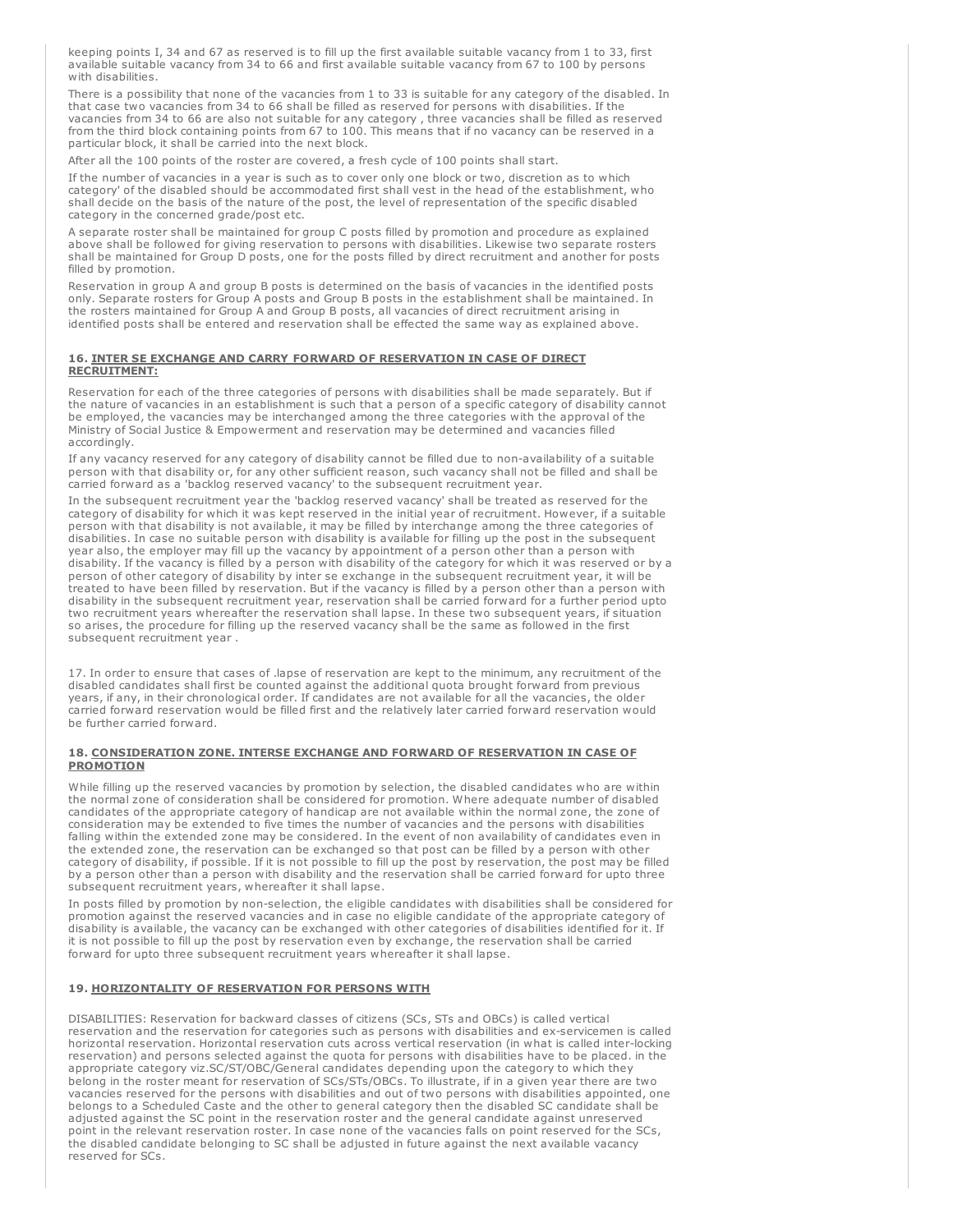20. Since the persons with disabilities have to be placed in the appropriate category viz. SC/ST/OBC/ General in the roster meant for reservation of SCs/STs/OBCs, the application form for the post should require the candidates applying under the quota reserved for persons with disabilities to indicate whether they belong to SC/ST/OBC or General category.

# 21. RELAXATION IN AGE LIMIT :

Upper age limit for persons with disabilities shall be relaxable (a) by ten years ( 15 years for SCs/STs and 13 years for OBCs) in case of direct recruitment to Group 'C' and Group 'D' posts; (b) by 5 years (10 years for SCs/STs and 8 years for OBCs) in case of direct recruitment to Group' A' and Group 'B' posts where recruitment is made otherwise than through open competitive examination; and ( c ) by 10 years (15 years for SCs/STs and 13 years for OBCs) in case of direct recruitment to Group A and Group B posts through open competitive examination.

Relaxation in age limit shall be applicable irrespective of the fact whether the post is reserved or not, provided the post is identified suitable for persons with disabilities.

22. RELAXATION OF STANDARD OF SUITABILITY: If sufficient number of persons with disabilities are not available on the basis of the general standard to fill all the vacancies reserved for them, candidates belonging to this category may be selected 0:!1 relaxed standard to fill up the remaining vacancies reserved for them provided they are not found unfit for such post or posts. Thus, to the extent the number of vacancies reserved for persons with disabilities cannot be filled on the basis of general standards, candidates belonging to this category may be taken by relaxing the standards to make up the deficiency in the reserved quota subject to the fitness of these candidates for appointment to the post / posts in question.

23. MEDICAL EXAMINATION: As per Rule 10 of the Fundamental Rules, every new entrant to Government Service on initial appointment is required to produce a medical certificate of fitness issued by a competent authority. In case of medical examination of a person with disability for appointment to a post identified as suitable to be held by a person suffering from a particular kind of disability, the concerned Medical Officer or Board shall be informed beforehand that the post is identified suitable to be held by persons with disability of the relevant category and the candidate shall then be examined medically keeping this fact in view.

24. EXEMPTION FROM PAYMENT OF EXAMINATION FEE AND APPLICATION FEE: Persons with disabilities shall be exempt from payment of application fee and examination fee, prescribed in respect of competitive examinations held by the Staff Selection Commission, the Union Public Service Commission etc. for recruitment to various posts. This exemption shall be available only to such persons who would otherwise be eligible for appointment to the post on the basis of standards of medical fitness prescribed for that post (including any concession specifically extended to the disabled persons) and who enclose with the application form, necessary certificate from a competent authority in support of their claim of disability.

25. NOTICE OF VACANCIES: In order to ensure that persons with disabilities get a fair opportunity in consideration for appointment to an identified post, the following points shall be kept in view while sending the requisition notice to the Employment Exchange, the SSC, the UPSC etc. and while advertising the vacancies:-

Number of vacancies reserved for SCs/STs/OBCs/Ex-Servicemen/Persons suffering from Blindness or Low Vision/Persons suffering from Hearing ImpainnentlPersons suffering from Locomotor Disability or Cerebral Palsy should be indicated clearly.

In case of vacancies in posts identified suitable to be held by persons with disability. it shall be indicated that the post is identified for persons with disabilities suffering from blindness or low vision; hearing impairment; and/or locomotor disability or cerebral palsy, as the case may be, and that the persons with disabilities belonging to the category/categories for which the post is identified shall be allowed to apply even if no vacancies are reserved for them. Such candidates will be considered for selection for appointment to the post by general standards of merit.

In case of vacancies in posts identified suitable for persons with disabilities, irrespective of whether any vacancies are reserved or

not, the categories of disabilities viz blindness or low vision, hearing impairment and locomotor disability or cerebral palsy, for which the post is identified suitable alongwith functional classification and physical requirements for performing the duties attached to the post shall be indicated clearly.

It shall also be indicated that persons suffering from not less than 40% of the relevant disability shall alone be eligible for the benefit of reservation.

26. CERTIFICATE BY REQUISITIONING AUTHORITY: In order to ensure proper implementation of the provisions of reservation for persons with disabilities, the requisitioning authority while sending the requisition to the UPSC, SSC etc. for filling up of posts shall furnish the following certificate to the recruiting agency:-

"It is certified that the requirements of the Persons with Disabilities (Equal Opportunities, Protection of Rights & Full Participation) Act, 1995 and the policy relating to reservation for persons with disabilities has been taken care of while sending this requisition. The vacancies reported in this requisition fall at points no. of cycle no. of 100 point reservation roster out of which. number of vacancies are reserved for persons with disabilities.'

## 27. ANNUAL REPORTS REGARDING REPRESENTATION OF PERSONS WIH DISABILITIES:

(i) Soon after the first of January of every year, each appointing authority shall send to its administrative Ministry/Department:-

PWD Report-I in the prescribed proforma (Annexure III) showing the total number of employees, total number of employees in the posts which have been identified suitable for persons with disabilities and number of employees suffering from blindness or low vision, hearing impairment, and locomotor disability or cerebral palsy as on the 1 st January of the year, and

PWD Report-II in the prescribed proforma (Annexure IV) showing the number of vacancies reserved for persons suffering from blindness or low vision, hearing impairment, and locomotor disability or cerebral palsy and number of such persons actually appointed during the preceding calendar year.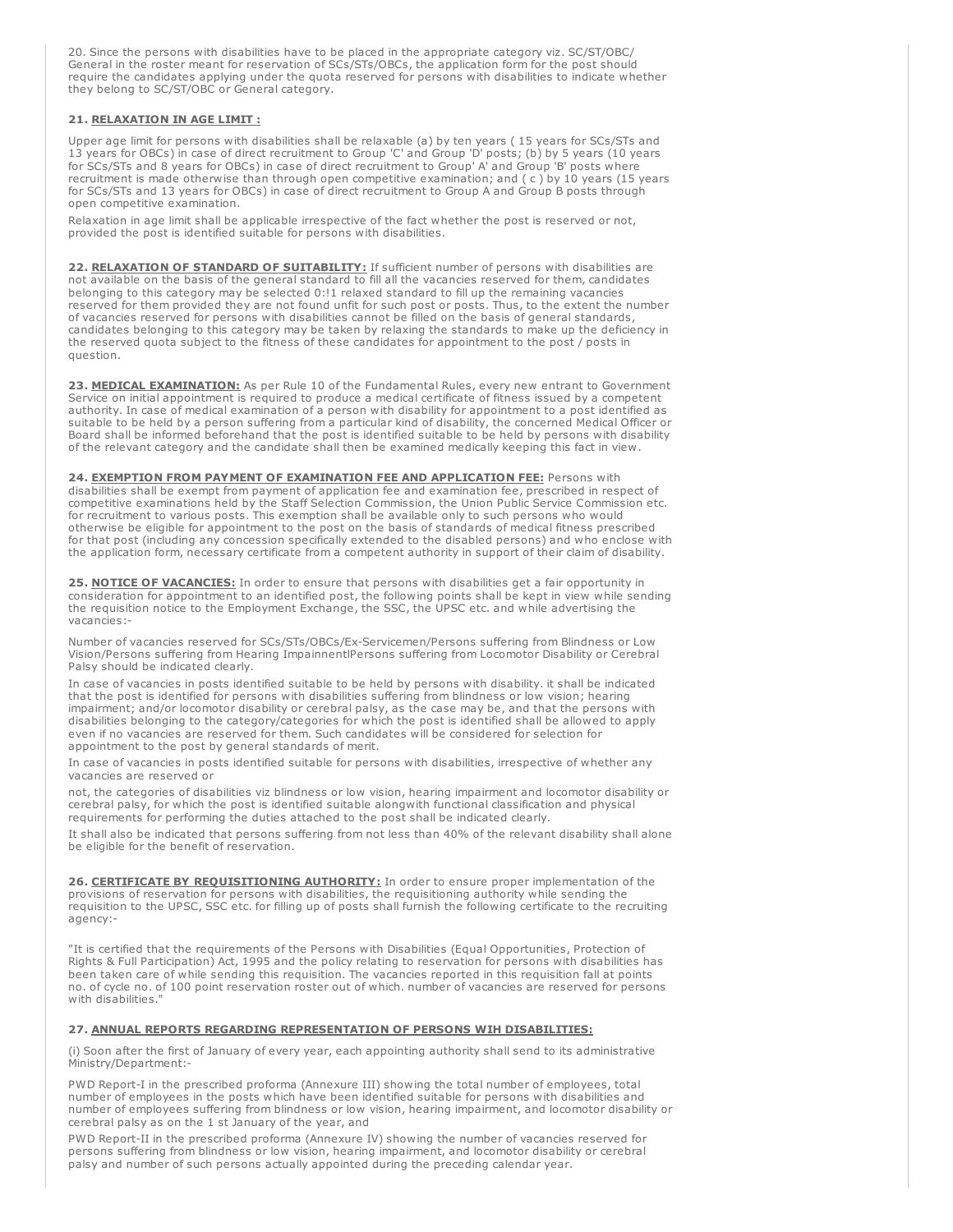(ii) The administrative Ministry/Department shall scrutinize the information received from all appointing authorities under it and send consolidated PWD Report-I and PWD Report- II in prescribed performa in respect of the Ministry/Department including information in respect of all attached and subordinate offices under its control to the Department of Personnel and Training by the 31st March of each year.

(iii) The following points may be kept in view while sending the reports to the Department of Personnel & Training:-

The reports sent to the DOPT should not include information in respect of public sector undertakings, statutory , semi-Government and autonomous bodies. Statutory , semi-Government and autonomous bodies shall furnish consolidated information in the prescribed proforma to the administrative Ministry/Department concerned who may scrutinize, monitor and maintain it at their own level. The Department of Public Enterprises may collect similar information in respect of all public sector undertakings. The attached/subordinate offices shall send information to their administrative Ministry/Department only

and shall not send it direct to this Department. The figures in respect of persons with disabilities shall include persons appointed by reservation as well as

The PWD Report I relates to persons and not to posts. Therefore, while furnishing this report the posts vacant etc. should not be taken into account. In this report persons on deputation should be included in the establishment of the borrowing Ministry/Department/Office and not in the parent establishment. Persons permanent in one grade but officiating or holding temporary appointment in the higher grade shall be included in the figures relating to the Class of service to which the higher grade belongs.

#### 28. LIAISON OFFICER FOR PERSONS WITH DISABILITIES:

Liaison Officers appointed to look after reservation matters for SCs/STs shall also work as Liaison Officers for reservation matters relating to persons with disabilities and shall ensure compliance of these instructions.

29. All the Ministries/Departments are requested to bring the above instructions to the notice of all appointing authorities under their control.

Sd/-

(K.G. Verma)

Deputy Secretary to the Govt. of India

## ANNEXURE I

NAME & ADDRESS OF THE INSTITUTE/HOSPITAL

Certificate No. \_\_\_\_\_\_\_\_\_\_\_\_\_\_\_\_\_\_\_\_\_\_\_\_\_\_\_ Date:\_\_\_

# DISABILITY CERTIFICATE

AFFIXED PASS PORT PHOTO

This is certified that Shri/Smt/Kum\_\_\_\_\_\_\_\_\_\_\_\_\_\_\_\_son/wife/daughter of Shri\_\_\_\_\_\_age \_\_\_\_\_\_\_sex\_\_\_ identification marks (s)\_\_\_\_\_\_\_\_is suffering from permanent disability of following category:

A. Locomotor or cerebral palsy:

BL-Both legs affected but not arms.

BA-Both arms affected

appointed otherwise.

(a) Impaired reach

(b) Weakness of grip OL-One leg affected (right or left)

(a) Impaired reach

(b) Weakness of grip

(c) Ataxic

- OA-One arm affected
- (a) Impaired reach

(b) Weakness of grip

(c) Ataxic BH-Stiff back and hips (cannot sit or stoop) MW-Muscular weakness and limited physical endurance.

B. Blindness or Low Vision:

- (i) B-Blind
- (ii) PB-Partially Blind
- C. Hearing impairment: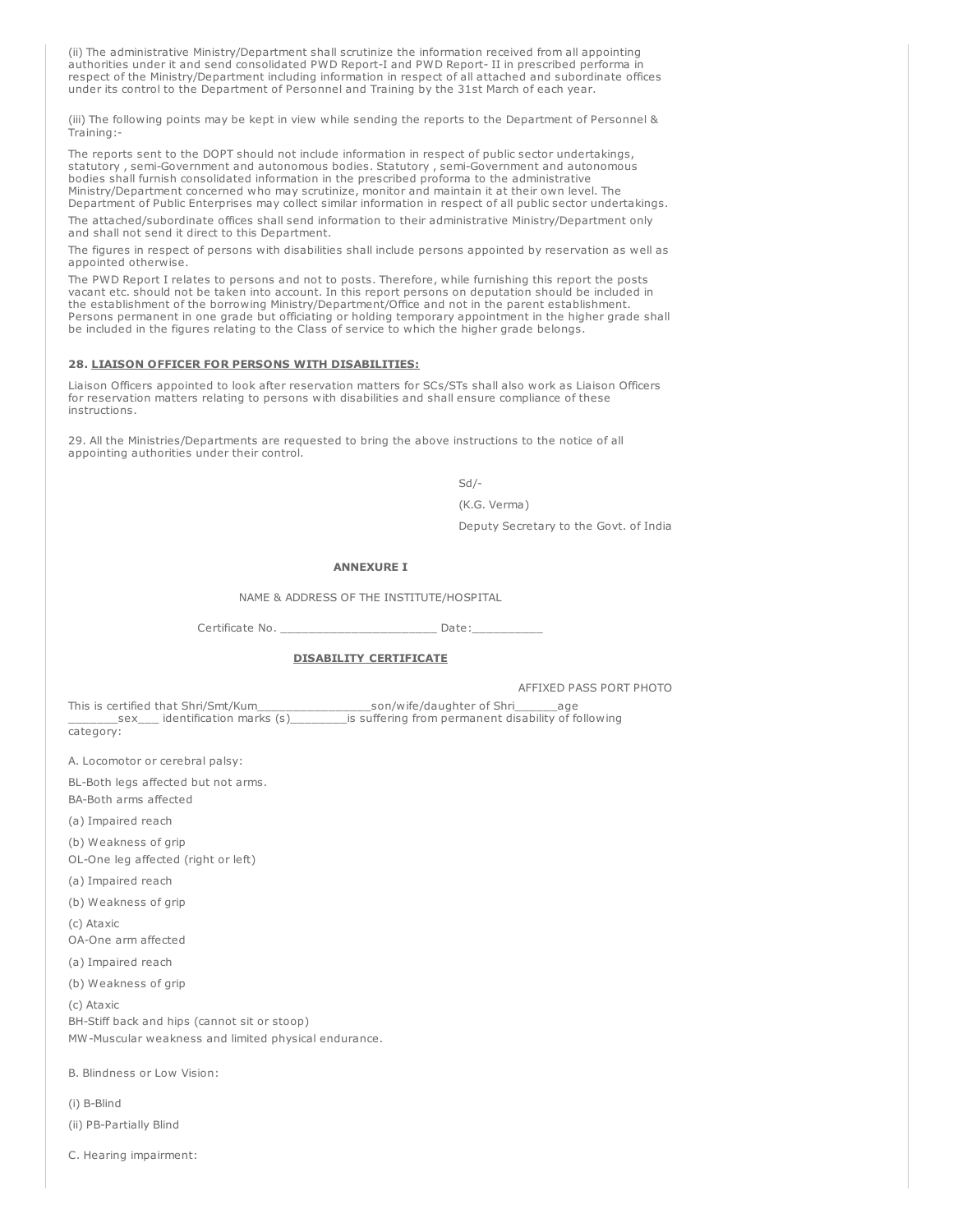(i) D-Deaf

(ii) PD-Partially Deaf

(Delete the category whichever is not applicable)

2. This condition is progressive/non-progressive/likely to improve/not likely to improve. Re-assessment of this case is not recommended/is recommended after a period of \_\_\_\_\_\_\_\_\_\_\_\_\_years\_\_\_\_\_\_\_\_\_months.\*

3. Percentage of disability in his/her case is........percent.

4. Sh./Smt./Kum..........meets the following physical requirement for discharge of his/her duties:-

(i) F-can perform work by manipulating with fingers. Yes/No

(ii) PP-can perform work by pulling and pushing. Yes/No

(iii) L-can perform work by lifting. Yes/No

(iv) KC-can perform work by kneeling and crouching. Yes/No

(v) B-can perform work by bending. Yes/No

(vi) S-can perform work by sitting. Yes/No

(vii) ST-can perform work by standing. Yes/No

(viii) W-can perform work by walking. Yes/No

(ix) SE-can perform work by seeing. Yes/No

(x) H-can perform work by hearing/speaking. Yes/No

(xi) RW-can perform work by reading and writing. Yes/No

 $(Dr.$   $(Dr.$   $(Dr.$   $(Dr.$   $(Dr.$   $(Dr.$   $(Dr.$   $(Dr.$   $(Dr.$   $(Dr.$   $(Dr.$   $(Dr.$   $(Dr.$   $(Dr.$   $(Dr.$   $(Dr.$   $(Dr.$   $(Dr.$   $Dr.$   $(Dr.$   $(Dr.$   $Dr.$   $(Dr.$   $(Dr.$   $Dr.$   $(Dr.$   $(Dr.$   $Dr.$   $(Dr.$   $(Dr.$   $Dr.$   $(Dr.$   $(Dr.$   $Dr.$   $(Dr.$   $Dr.$   $(Dr.$ 

| Member               | Member               | Chairperson          |  |  |  |  |
|----------------------|----------------------|----------------------|--|--|--|--|
| <b>Medical Board</b> | <b>Medical Board</b> | <b>Medical Board</b> |  |  |  |  |

\_\_\_\_\_\_\_\_\_\_\_\_\_\_\_\_\_\_\_\_\_\_\_\_\_\_\_\_\_\_\_\_\_\_\_\_\_\_\_\_\_\_\_\_\_\_

Countersigned by the Medical Superintendent/CMO/Head of Hospital (with seal)

\*Strike out which is not applicable.

# ANNEXURE-II

# RESERVATION ROSTER FOR PERSONS WITH DISABILITIES

|                        |                                     | Name<br>οf<br>Post | Whether identified<br>suitable for Persons<br>with Disabilities<br>suffering from |  |     | <b>Unreserved</b>     |                                                                      | Whether the<br>person               |                    |  |
|------------------------|-------------------------------------|--------------------|-----------------------------------------------------------------------------------|--|-----|-----------------------|----------------------------------------------------------------------|-------------------------------------|--------------------|--|
| Year of<br>Recruitment | Cycle<br>No.<br>and<br>Point<br>No. |                    |                                                                                   |  |     | or<br><b>Reserved</b> | Name of the<br>person<br>appointed and<br>date of the<br>appointment | appointed is<br>VH/HH/OH or<br>none | Remarks<br>if any. |  |
|                        |                                     |                    |                                                                                   |  |     | $**$                  |                                                                      |                                     |                    |  |
| $\left(1\right)$       | (2)                                 | (3)                | (5)<br>(4)                                                                        |  | (6) | $\ast$<br>(7)         | (8)                                                                  | (9)                                 | (10)               |  |
|                        |                                     |                    |                                                                                   |  |     |                       |                                                                      |                                     |                    |  |

\* If identified reserved, write VH/HH/OH, as the case may be, otherwise write UR

\*\* Write VH, HH, OH or None, as the case may be.

\*\*\* VH, HH, OH stand for visually handicapped, Hearing Handicapped an Orthopaedically Handicapped.

#### ANNEXURE-III

PWD Report-I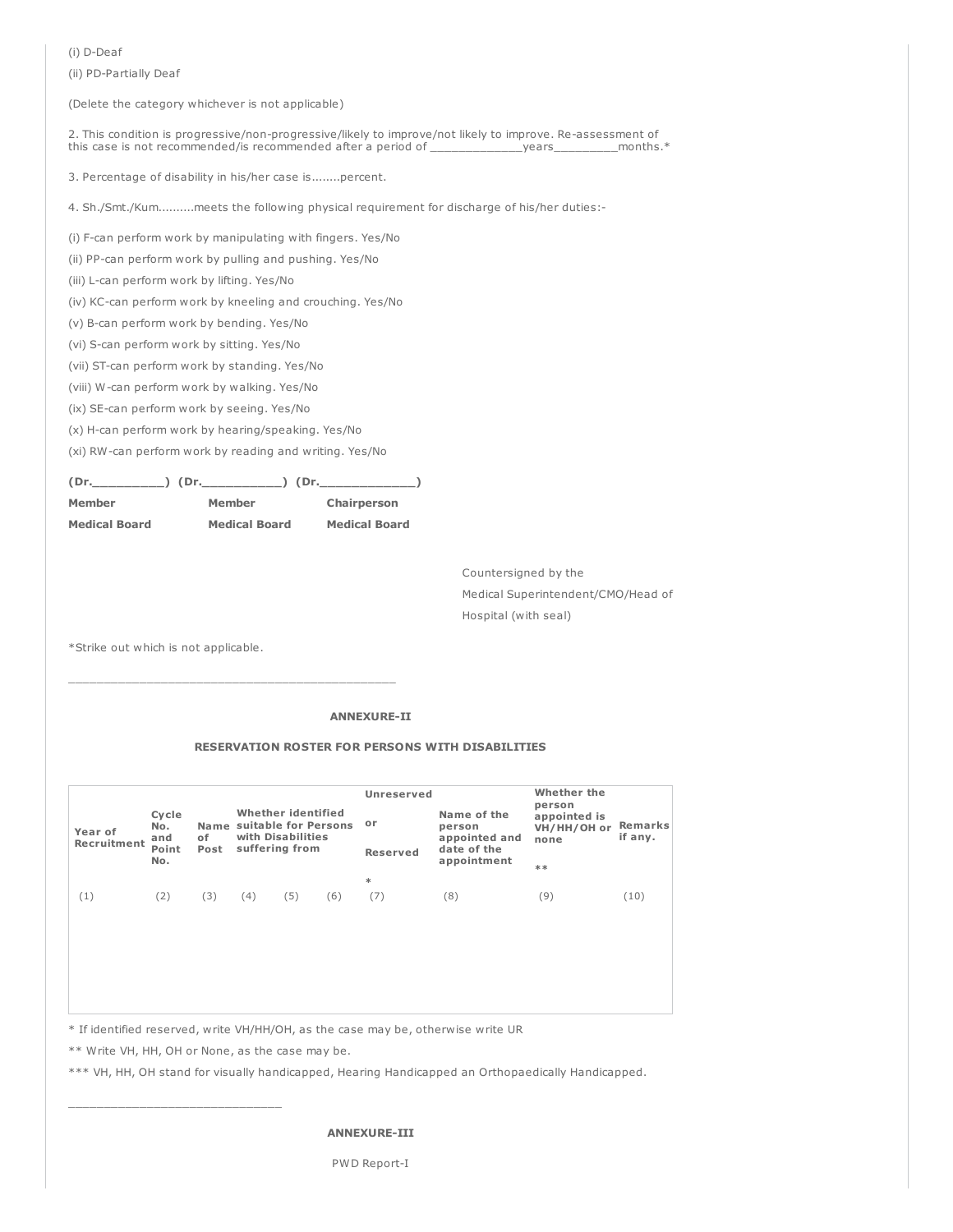ANNUAL STATEMENT SHOWING THE REPRESENTATION OF THE PERSONS WITH DISABILITIES IN SERVICES

(As on 1st January of the year)

| Group                                             | <b>Number of Employees</b> |                            |           |           |    |  |  |  |  |  |
|---------------------------------------------------|----------------------------|----------------------------|-----------|-----------|----|--|--|--|--|--|
|                                                   | Total                      | <b>In Identified Posts</b> | <b>VH</b> | <b>HH</b> | OH |  |  |  |  |  |
| 1                                                 | $\overline{2}$             | 3                          | 4         | 5         | 6  |  |  |  |  |  |
| Group A<br>Group B<br>Group C<br>Group D<br>Total |                            |                            |           |           |    |  |  |  |  |  |

Note:

VH stands for Visually Handicapped (persons suffering from blindness or low vision)

HH stands for Hearing Handicapped (persons suffering from hearing impairment)

OH stands for Orthopaedically Handicapped (Persons suffering from locomotor disability or cerebral palsy)

# ANNEXURE IV

#### PWD REPORT II

STATEMENT SHOWING THE NUMBER OF PERSONS WITH DISABILITIES APPOINTED DURING THE YEAR

(For the Year \_\_\_\_\_\_)

# MINISTRY/DEPARTMENT

ATTACHED/SUBORDINATE OFFICE:

|            | <b>Direct Recruitment</b> |                  |    |   |                                               |                |   |             | Promotion                    |            |            |                          |                                               |  |          |  |
|------------|---------------------------|------------------|----|---|-----------------------------------------------|----------------|---|-------------|------------------------------|------------|------------|--------------------------|-----------------------------------------------|--|----------|--|
| Group      | reserved                  | No. of vacancies |    |   | No. of Appointments made                      |                |   |             | No. of vacancies<br>reserved |            |            | No. of Appointments made |                                               |  |          |  |
|            | VH                        | HH.              | OH |   | In<br><b>Total Identified</b><br><b>Posts</b> |                |   | VH HH OH VH |                              | <b>HH</b>  | <b>OH</b>  |                          | In<br><b>Total Identified</b><br><b>Posts</b> |  | VH HH OH |  |
| 1          | $\overline{2}$            | 3                | 4  | 5 | 6                                             | 7 <sup>7</sup> | 8 | 9           | 10                           | 11         | 12         | 13                       | 14                                            |  | 15 16 17 |  |
| Group<br>A |                           |                  |    |   |                                               |                |   |             | <b>NIL</b>                   | <b>NIL</b> | <b>NIL</b> |                          |                                               |  |          |  |
| Group<br>B |                           |                  |    |   |                                               |                |   |             | <b>NIL</b>                   | <b>NIL</b> | NIL        |                          |                                               |  |          |  |
| Group<br>С |                           |                  |    |   |                                               |                |   |             |                              |            |            |                          |                                               |  |          |  |
| Group<br>D |                           |                  |    |   |                                               |                |   |             |                              |            |            |                          |                                               |  |          |  |

Note:

VH stands for Visually Handicapped (persons suffering from blindness or low vision)

HH stands for Hearing Handicapped (persons suffering from hearing impairment)

OH stands for Orthopaedically Handicapped (persons suffering from locomotor disability or cerebral palsy)

There is no reservation for persons with disabilities in case of promotion to Group A and B posts. However, persons with disabilities can be promoted to such posts, provided the concerned post is identified suitable for persons with disabilities.

No. 36035/8/2003-Estt (Res)

### GOVERNMENT OF INDIA

MINISTRY OF PERSONNEL, PUBLIC GRIEVANCES & PENSIONS

DEPARTMENT OF PERSONNEL & TRAINING

\*\*\*\*\*\*\*\*\*\*\*\*\*\*\*

New Delhi, Dated the 26th April, 2006